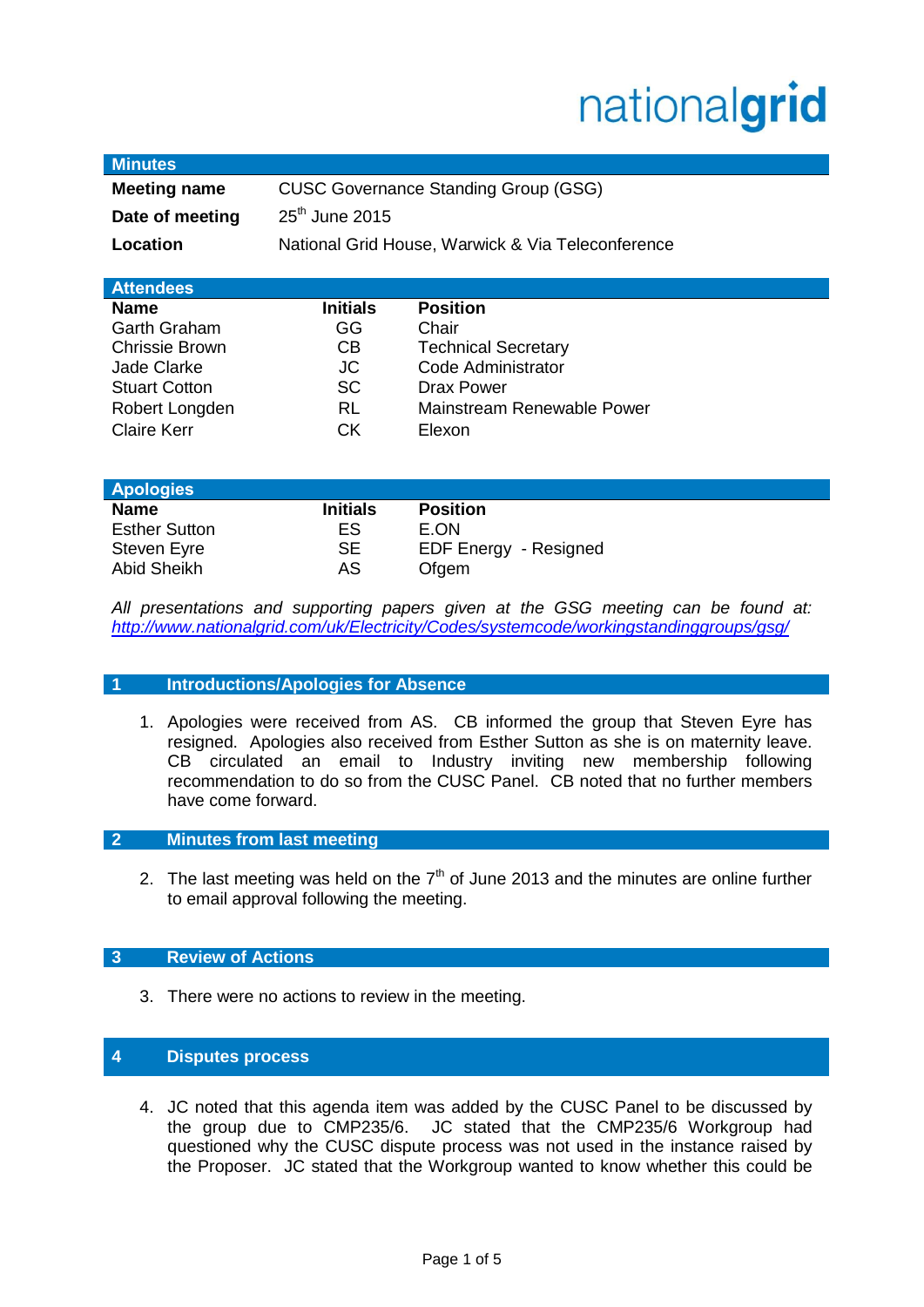more useful. JC informed the group that the action has been brought to GSG to see if any improvements/changes could be made to the disputes process.

- 5. GG stated that he knew of one company that has been using this disputes process for the BSC and that there was a concern that it was not clear to parties that we do not get anything at all from this. GG added that parties have expressed concern that we are appearing to fund something that does not work or we don't need.
- 6. GG noted that the disputes procedure in the CUSC appears to need redrafting to make simple and independent of the industry according to concerns expressed from some parties. GG suggested that the process could for example stand as it is but an arbitrator could be appointed by mutual agreement of both parties but if they could not agree on an arbitrator then the president of arbitrators could appoint. This would mean that they were truly independent.
- 7. GG noted that companies have not appeared to use the CUSC disputes process but that there are often small disputes occurring but that they are not formalised. In addition it was noted that companies have the option to take disputes to Ofgem but that this is rarely done. GG stated that the disputes process has been in place for around fifteen years and that perhaps it needs refreshing now and questioned if there is another way of doing this.
- 8. GG asked the group for their thoughts and views on the CUSC disputes process. RL noted that when the disputes process was written parties were more confrontational than today. GG expanded by noting that disputes are generally more often commercial matters, rather than electrical technical disputes..
- 9. JC asked the group how and when the CUSC disputes process was written. GG explained that he was not directly involved as it pre dated NETA but that he would look into the history of the process and come back to the group.
- 10. GG suggested that the group could circulate an Open Letter detailing the concern with the CUSC disputes process and that the group is open to suggestions on the way forward. GG added that a fair process needs to be in place and that this is in the CUSC and all that would be needed would be the independent body plus a simple but fair process easily available to all. GG suggested that two to three weeks could be given to appoint an arbitrator and that The Panel Secretary could ensure that they would get an independent party.
- 11. RL stated that the Open Letter would need to set out the background and why it needs to be reviewed. RL added that it would also need to set out the concerns and current process. CK agreed that the suggested approach was a good way forward. JC also agreed and added that she had not heard the issue voiced in other forums and therefore is unclear as to how much of a need for change there is. GG added that the issue is not currently widely spoken about.

**Actions: JC to circulate draft Open letter to Group for comment ahead of next GSG meeting in September 2015. GG to email group with the history with regards to the dispute process.** 

# **5 Amalgamation of modifications**

12. JC noted that a post Workgroup review that was carried out for CMP235/6 highlighted amalgamations and the fact that the Proposer did not want his modifications to be amalgamated. JC stated that the Panel wanted this to occur due to efficiency reasons with the Workgroup, Report and Legal text. JC stated that the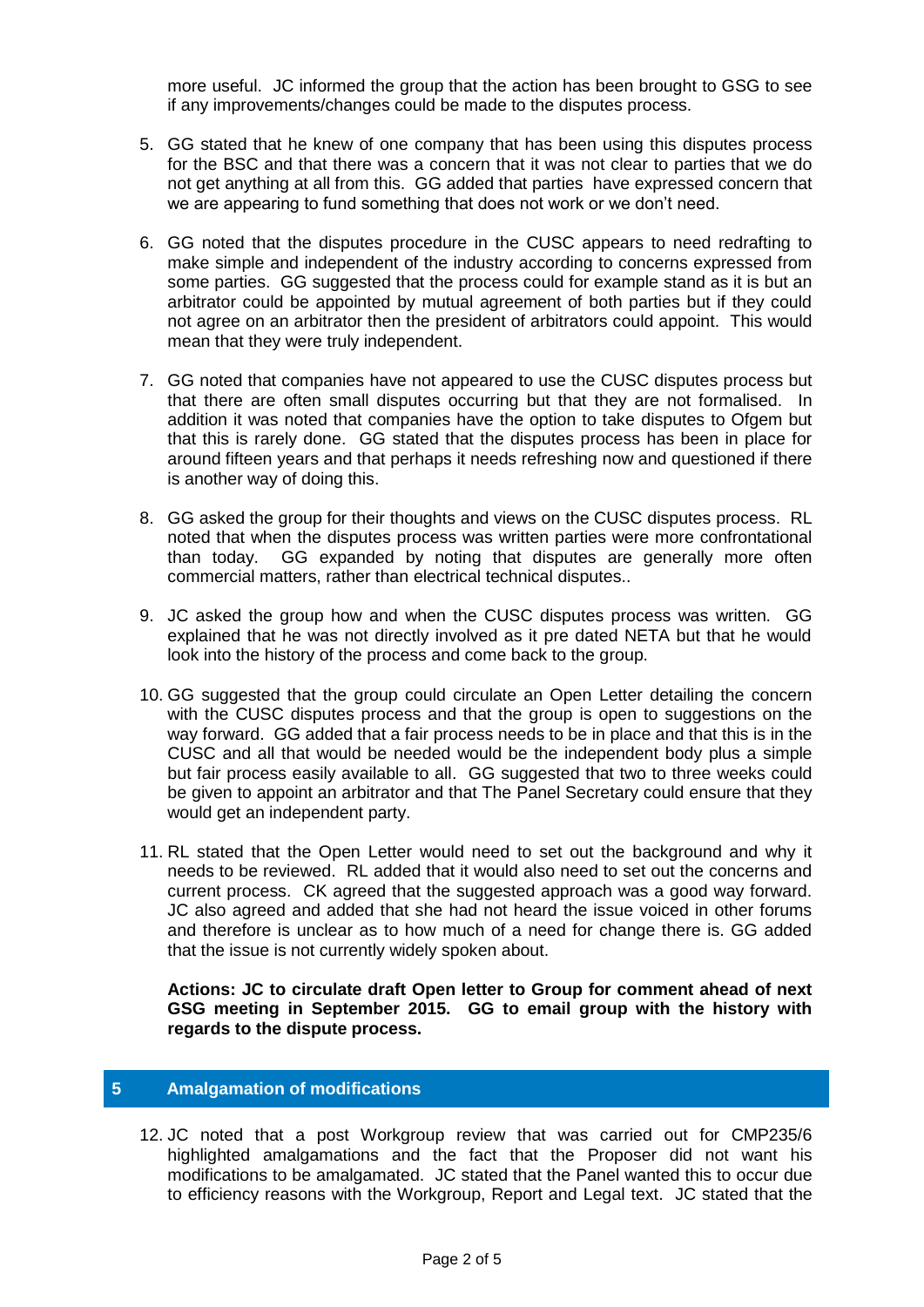amalgamation lead to confusion in the Workgroup going forward, as the paper had to be separated and as a result, this meant extra WACMs to implement the modifications separately. JC continued to explain that this complicated the process even though the initial intention of the amalgamation was for the process to be more efficient. JC questioned what the reasons for amalgamation should be and how efficient it is in practice.

- 13. SC questioned if the modifications were raised by different parties or the same. GG confirmed that they were raised by the same party and that the initial ownership was fine. GG noted that the problem at the Panel was the Legal text as they could only change the baseline once when making the modification and as the draft Legal text from both modification was similar, amalgamation would be required. GG went onto explain that the Panel debated the issue for a period of time but that there was a concern around the Legal text. GG noted that the text would have conflicted if both had been approved as proposed.
- 14. RL noted that there is a benefit in reducing workload or allowing an issue to get over a certain hurdle but that there seems to be a lot of twists and turns in the process too. RL stated that amalgamation means that when there are similar modifications, duplication of work can be avoided.
- 15. RL stated that the Panel should look at the rounded processes and not just efficiency. JC agreed that this would be good and noted that within CMP235/6 the Panel recommended that they had two extra WACMs to separate the modifications to allow the Authority to implement only one if they wanted to. However, this could have resulted in the Workgroup having multiple WACMs if alternatives to the Original solution are suggested. JC therefore suggested this was not an efficient process.
- 16. GG asked CK how the process works for the BSC. CK noted that efficiency is important and that on P314 they could use this information and analysis that had already been carried out for P304. GG noted that RL had noted the analysis done on CMP227 but that amalgamation happens much earlier in the process. GG questioned subsequent modifications being raised and holding modifications already raised back.
- 17. GG summarised and suggested one of the ways forward would be to amend the wording in the CUSC to reflect that the Panel should take into consideration the impact and efficiencies as there maybe situations where the Panel think they just have to run with efficiencies.

**Action: JC/CB to progress the amendment of the CUSC to incorporate wording to reflect wider picture with regards to efficiencies for the Panel to consider when amalgamating modifications.**

# **6 Workgroup role member outline**

18. JC stated that this issue was also picked up in the post Workgroup review for CMP235/6. JC stated that there was a question as to whether the correct Workgroup members with the experience and knowledge of the Grid Code had been appointed or nominated. JC explained that as a result of this lack of knowledge someone had to observe a Workgroup meeting that had the required knowledge. JC noted that sometimes the Code Administration team do have trouble getting members for quorum, let alone the right knowledge for the Workgroup and questioned whether introducing a role member outline would restrict the number of nominations that they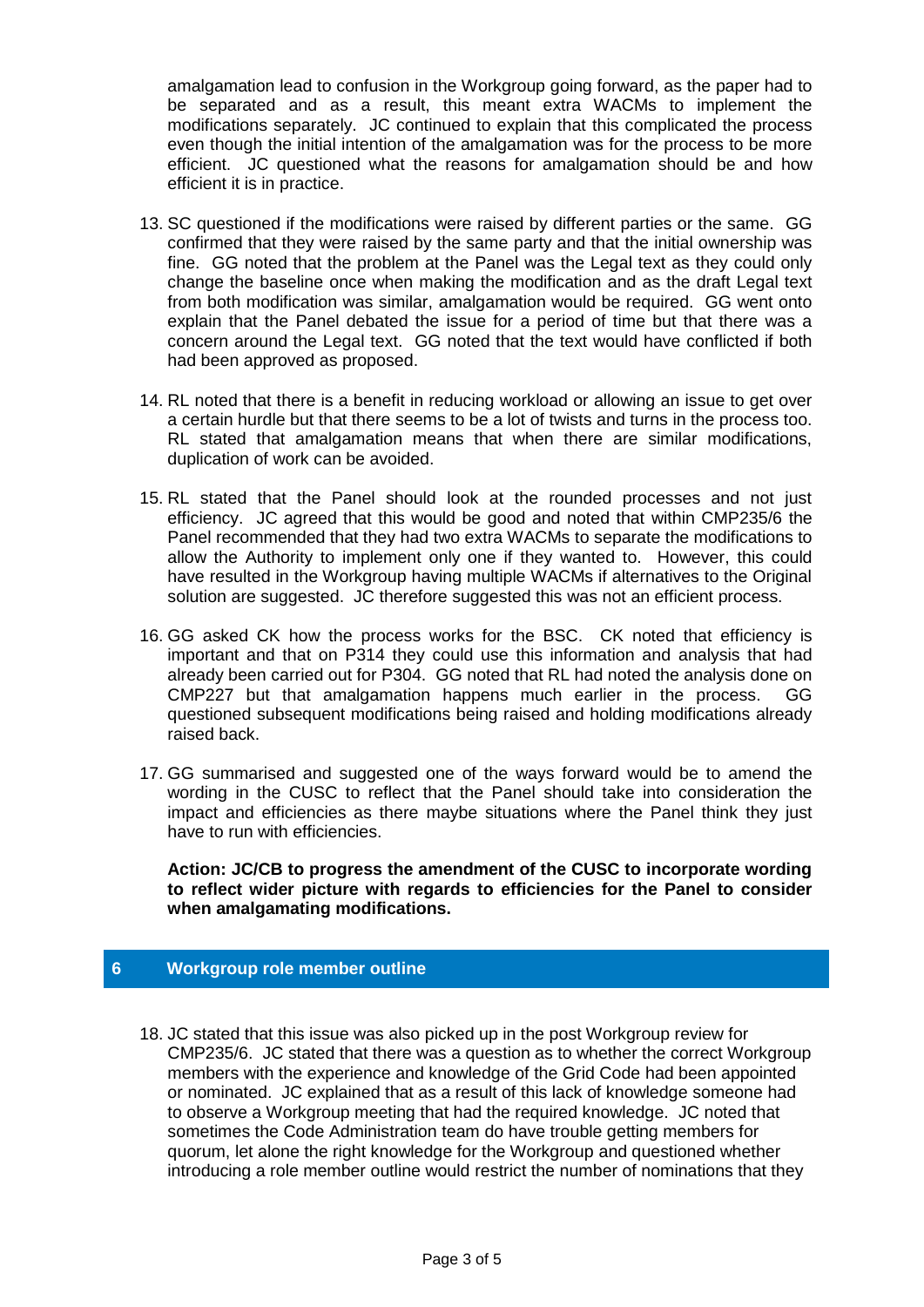receive. JC noted that she thought in some instances it could work too and sought views from the group.

- 19. SC stated that when forming a Workgroup the Chair is in place at the start. SC stated that the Chair should have input if there are not enough members and should look at how to get the expertise if needed. JC stated that the Code Administrator could extend nominations if needed, and that if they did not get any further nominations that they would have to go back to the Panel. CK noted that the BSC struggle sometimes and are just quorate but that this was not an issue.
- 20. JC stated that the Code Governance team at National Grid had been carrying out some work on the 'Voice of the Customer' and had recently sent out a survey to Workgroup members who have attended Workgroups in the last six months. JC stated that of the questions asked, almost seventy percent of the respondents stated that they would find it useful to have a Workgroup member outline. JC added that the team haven't made any decisions on this as of yet and are currently looking at internal processes.
- 21. RL noted that when a CUSC Modification is raised he would know the expertise that would be needed by looking at the Modification. GG asked JC whether she had any suggestions on the way forward. JC noted that Bali Virk [a colleague who used to be involved with CUSC Code Governance] stated they used to have role outlines in place and will look at how it was done and as to why it was stopped.

### **Action: JC to look at history of role member outlines and report back to next GSG meeting.**

## **8 Voting Process**

- 22. JC noted that this agenda item has been brought to the GSG as a result of the CMP235/6 Workgroup review and the amount of WACMs developed by a Workgroup. JC stated that there were five alternatives due to amalgamation, otherwise there would have only been one alterative. JC stated that this resulted in the voting being confusing. JC added that the one alterative was raised in the final meeting and that this had resulted in three WACMs. JC noted that the Workgroup then voted after lunch and that following the Workgroup meeting, she sent around the recorded vote for additional comments. JC explained that she then had requests for calcification of the WACMs and that not everyone fully understood them. JC added that during the post Workgroup review it was questioned as to whether it was appropriate to vote on the same day as alternatives coming forward. JC suggested that the vote could alternatively be held by teleconference or whether it could be held by email and sought the views of the group.
- 23. SC noted that Workgroup members have to understand that they are responsible and that if they were not comfortable then it should not have got to the voting process at all. GG stated that he agreed with what SC had said and that Workgroup members should make it known in the meeting if they do not wish to vote. GG also stated that other methods could be utilised. GG suggested that the TOR could be adapted to incorporate some guidance for Workgroup members for if they have any concerns around the voting process.
- 24. SC stated that late alternatives should be able to be brought forward and that they are often slight variations on the implementation dates and that Workgroup members should state should they feel that they are not able to vote. GG added that